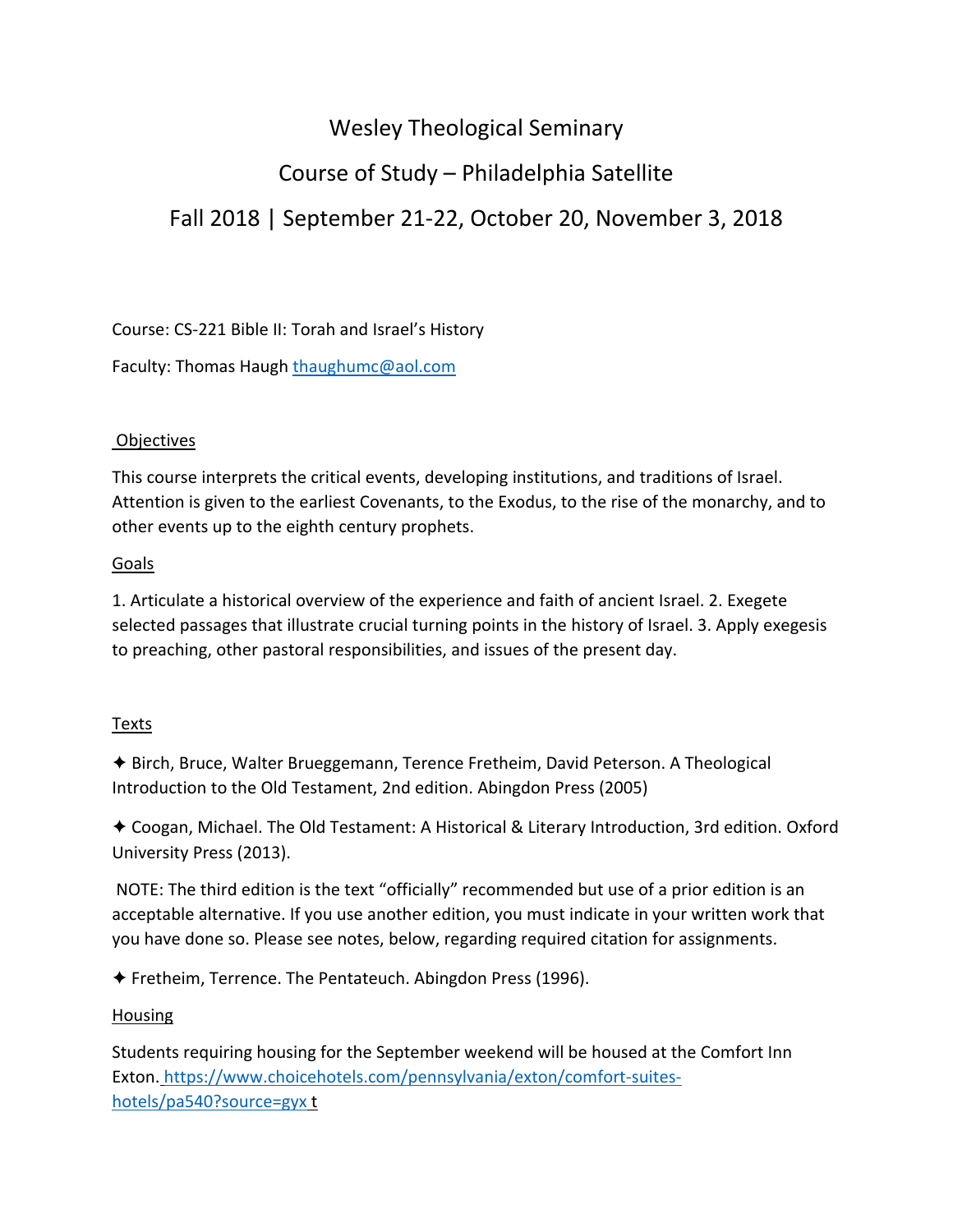#### 700 West Uwchlan Avenue

#### Exton, PA 19341

Wesley Seminary will make these arrangements for you so that we can obtain a group rate. Students are required to pay for their housing upon check out from the hotel.

Class will meet at the hotel for the September meeting and at West Chester UMC in West Chester, PA for the two Saturday meetings in October and November. Students needing lodging for the Saturday meetings should arrange their own hotel or Air B&B.

#### **Assignment**

Grades will be based on Full class participation and fulfilling the following assignments: A ten‐ page paper based on the assigned texts. It must include the following with annotations:

- **a.** A understanding of the formation of the Pentateuch, an understanding of the sources of its formation, a timeline of its formation, the theological themes found within it and then a personal statement on your view of the inspiration of this most foundational document. **Due on October Class**
- **b.** A five page exegetical Paper on a key passage from exodus with the use of at least six sources full annotations. **Due on October class**
- **c.** A five page sermon based on your exegesis. **Due on the November class**

All students have access to the **Course of Study student portal on Blackboard**. To access, please go to the "Current Student" page and log in with your student ID and password provided by Wesley. Select Blackboard. In the center of the screen you will see the link to the Student Portal. We are in the process of loading schedule information, required textbooks, writing helps and other information and resources to assist you with your coursework through Wesley Seminary.

### Plagiarism

Plagiarism is regarded as a serious offense and will result in substantial penalties, including the possibility of academic dismissal. The faculty regard the following as forms of plagiarism or dishonesty:

- ✦ copying from another student's paper
- ✦ giving or receiving unauthorized assistance to or from another person
- $\triangleq$  using unauthorized material during an examination